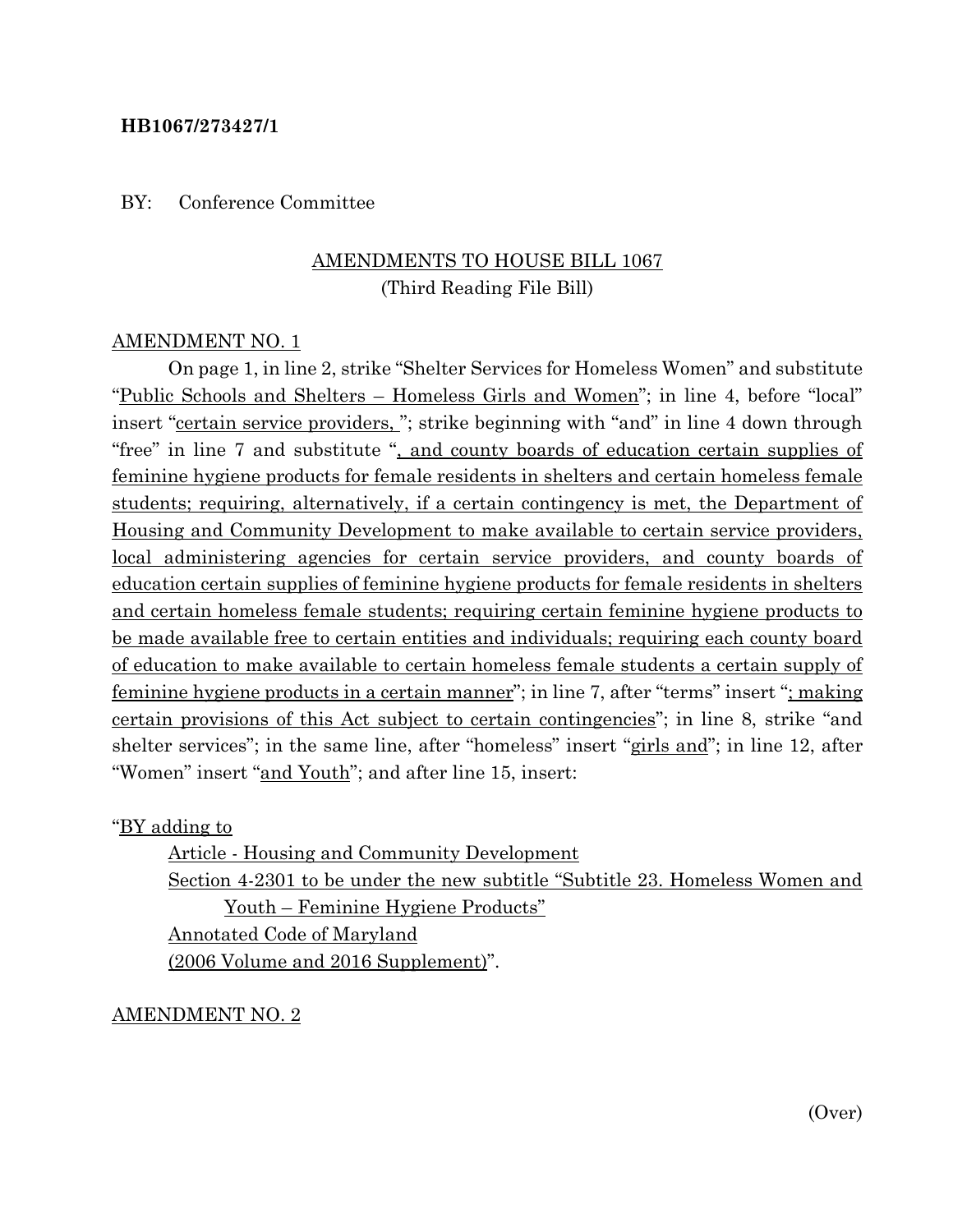### **HB1067/273427/1 Conference Committee Amendments to HB 1067 Page 2 of 5**

On page 2, in line 1, after "**WOMEN**" insert "**AND YOUTH**"; in line 15, after "**TO**" insert "**:**

### **(I) SERVICE PROVIDERS AND**";

in line 16, strike "**AND TO SERVICE PROVIDERS**"; in line 18, after "**SHELTERS**" insert "**; AND**

# **(II) COUNTY BOARDS OF EDUCATION A SUPPLY OF FEMININE HYGIENE PRODUCTS SUFFICIENT TO MEET THE NEEDS DURING THE NORMAL SCHOOL YEAR OF FEMALE STUDENTS WHO ARE DETERMINED TO BE HOMELESS CHILDREN OR YOUTH UNDER THE FEDERAL MCKINNEY-VENTO HOMELESS ASSISTANCE ACT**";

in line 20, after "**AVAILABLE**" insert "**FREE**"; in the same line, after "**TO**" insert "**:**

## **(I) SERVICE PROVIDERS,**";

in line 21, strike "**, TO SERVICE PROVIDERS**"; in line 22, strike "**TO**"; and in the same line, strike "**FOR FREE**" and substitute "**; AND**

# **(II) COUNTY BOARDS OF EDUCATION AND QUALIFYING FEMALE STUDENTS IN SCHOOLS.**

**(C) EACH COUNTY BOARD OF EDUCATION, THROUGH SCHOOL NURSES, SHALL MAKE AVAILABLE TO FEMALE STUDENTS WHO ARE DETERMINED TO BE HOMELESS CHILDREN OR YOUTH UNDER THE FEDERAL MCKINNEY-VENTO HOMELESS ASSISTANCE ACT A FREE SUPPLY OF FEMININE HYGIENE PRODUCTS, AS PROVIDED UNDER SUBSECTION (B) OF THIS SECTION**".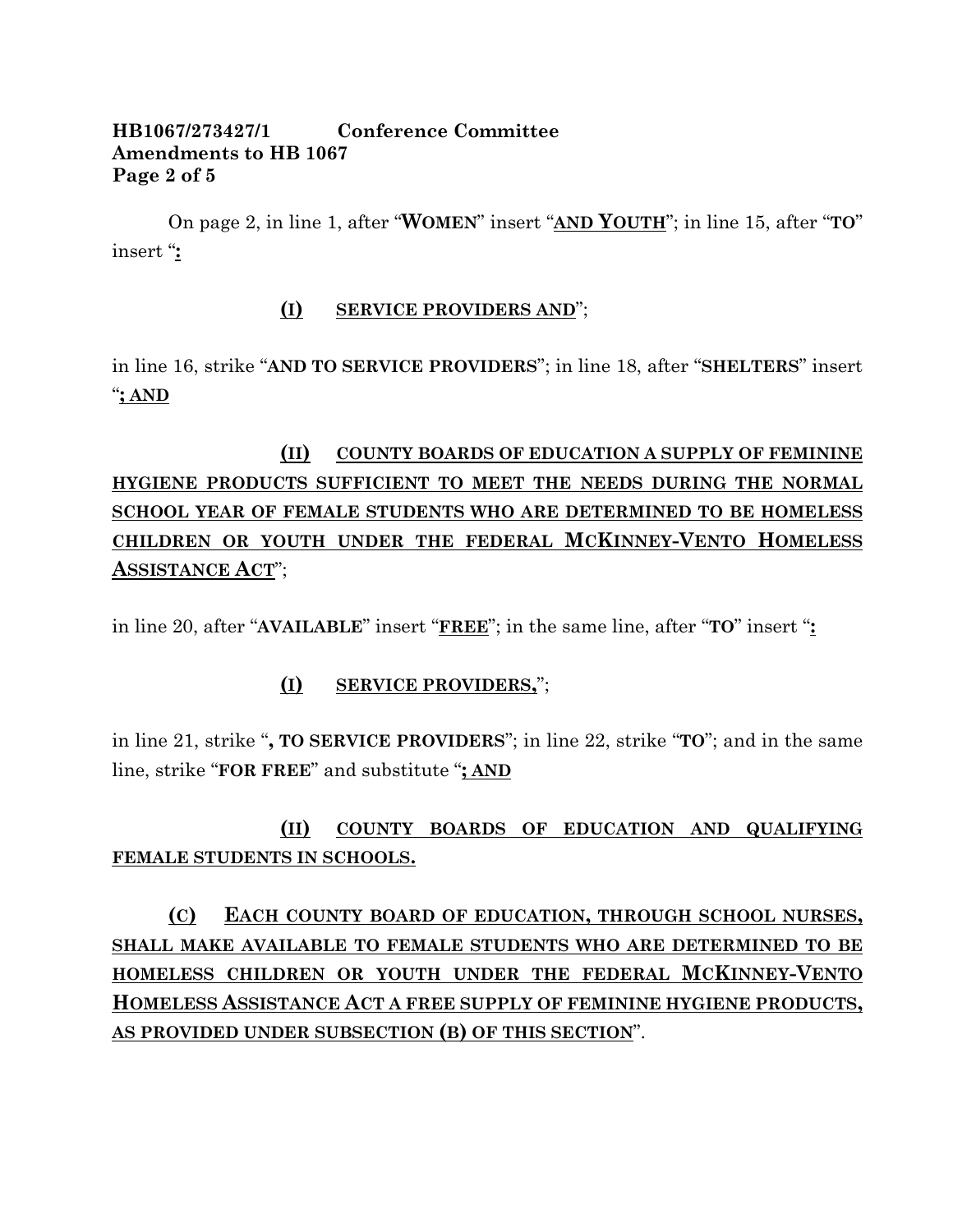### **HB1067/273427/1 Conference Committee Amendments to HB 1067 Page 3 of 5**

#### AMENDMENT NO. 3

On page 2, strike in their entirety lines 23 and 24 and substitute:

"SECTION 2. AND BE IT FURTHER ENACTED, That the Laws of Maryland read as follows:

Article – Housing and Community Development

# **SUBTITLE 23. HOMELESS WOMEN AND YOUTH – FEMININE HYGIENE PRODUCTS.**

#### **4-2301.**

**(A) (1) IN THIS SUBTITLE THE FOLLOWING WORDS HAVE THE MEANINGS INDICATED.**

**(2) "FEMININE HYGIENE PRODUCTS" MEANS TAMPONS AND SANITARY NAPKINS FOR USE IN CONNECTION WITH THE MENSTRUAL CYCLE.**

**(3) "LOCAL ADMINISTERING AGENCY" MEANS THE AGENCY DESIGNATED BY THE DEPARTMENT OR A LOCAL GOVERNMENT TO MANAGE THE PROGRAMS FOR TRANSITIONAL HOUSING SERVICES, INCLUDING THE HOMELESS WOMEN – CRISIS SHELTER HOME PROGRAM, AND TO PROVIDE A SERVICE DIRECTLY OR BY CONTRACT WITH A SERVICE PROVIDER.**

**(4) "SERVICE PROVIDER" MEANS A PUBLIC OR PRIVATE NONPROFIT THAT CONTRACTS WITH THE DEPARTMENT OR A LOCAL ADMINISTERING AGENCY TO PROVIDE SHELTER SERVICES FOR HOMELESS INDIVIDUALS.**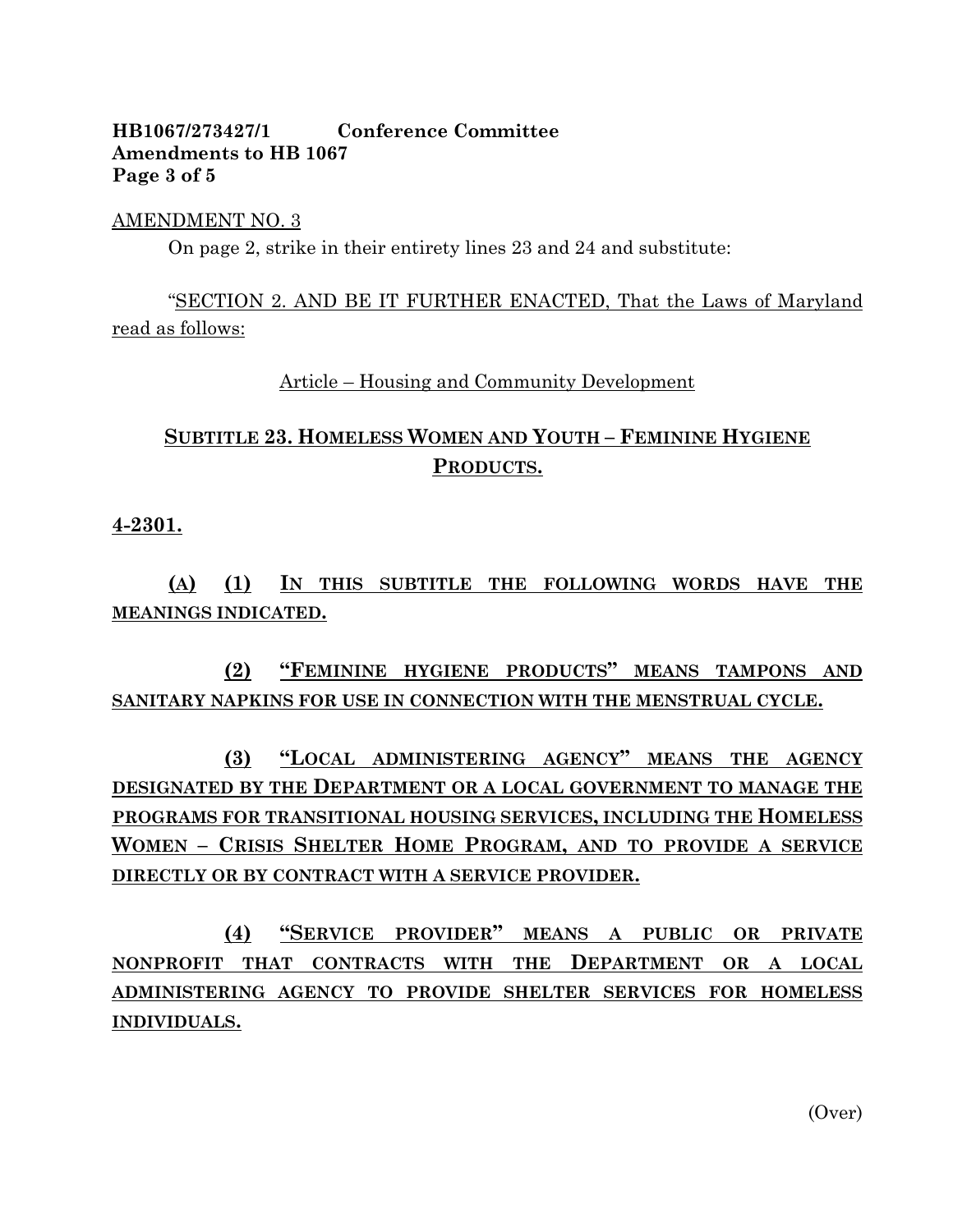**HB1067/273427/1 Conference Committee Amendments to HB 1067 Page 4 of 5**

#### **(B) (1) THE DEPARTMENT SHALL MAKE AVAILABLE TO:**

**(I) SERVICE PROVIDERS AND LOCAL ADMINISTERING AGENCIES FOR SERVICE PROVIDERS A SUPPLY OF FEMININE HYGIENE PRODUCTS SUFFICIENT TO MEET THE NEEDS OF FEMALE RESIDENTS IN SHELTERS; AND**

**(II) COUNTY BOARDS OF EDUCATION A SUPPLY OF FEMININE HYGIENE PRODUCTS SUFFICIENT TO MEET THE NEEDS DURING THE NORMAL SCHOOL YEAR OF FEMALE STUDENTS WHO ARE DETERMINED TO BE HOMELESS CHILDREN OR YOUTH UNDER THE FEDERAL MCKINNEY-VENTO HOMELESS ASSISTANCE ACT.**

**(2) THE FEMININE HYGIENE PRODUCTS PROVIDED UNDER PARAGRAPH (1) OF THIS SUBSECTION SHALL BE MADE AVAILABLE FREE TO:**

**(I) SERVICE PROVIDERS, LOCAL ADMINISTERING AGENCIES FOR SERVICE PROVIDERS, AND FEMALE RESIDENTS IN SHELTERS; AND**

**(II) COUNTY BOARDS OF EDUCATION AND QUALIFYING FEMALE STUDENTS IN SCHOOLS.**

# **(C) EACH COUNTY BOARD OF EDUCATION, THROUGH SCHOOL NURSES, SHALL MAKE AVAILABLE TO FEMALE STUDENTS WHO ARE DETERMINED TO BE HOMELESS CHILDREN OR YOUTH UNDER THE FEDERAL MCKINNEY-VENTO HOMELESS ASSISTANCE ACT A FREE SUPPLY OF FEMININE HYGIENE PRODUCTS, AS PROVIDED UNDER SUBSECTION (B) OF THIS SECTION.**

SECTION 3. AND BE IT FURTHER ENACTED, That Section 2 of this Act shall take effect on the taking effect of Chapter (H.B. 134) of the Acts of the General Assembly of 2017. If Chapter (H.B. 134) does not take effect, Section 2 of this Act